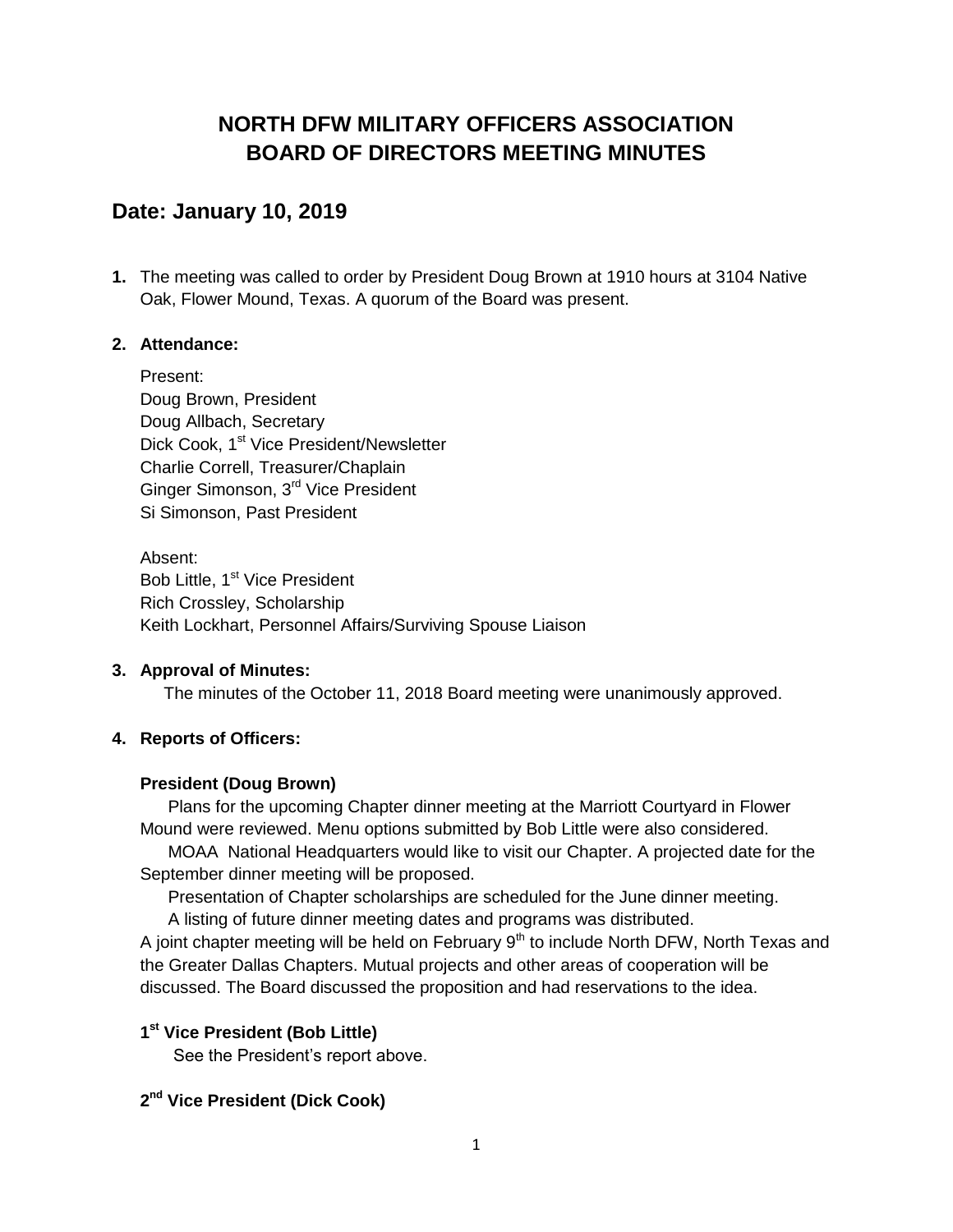A reminder letter will be sent to Chapter member still delinquent in their 2019 dues. There are problems with the distribution of the Chapter newsletter. Not all members are receiving it. There appears to be a problem with the Verizon server.

The Chapter roster is now synchronized with MOAA National Headquarters.

The Chapter received \$70 from MOAA in 2018 for adding 15 new members.

### **3 rd Vice President Legislative and Community Activities (Ginger Simonson)**

January will see the swearing in and committee appointments for the 2019 state legislature.

Over eight pages of new bills have been filed to date. Few address veteran issues. Education and property tax relief will be the legislative priorities. Disabled veteran property tax relief will also be considered.

Dates for 'Storming the Hill' in Austin will be announced at a future date.

Hazelwood legislation under consideration in 2017 will not be considered in this session.

A priority for the Texas Council of Chapters will be the expansion of veteran's courts state wide.

The TCC has posted new web page.

The Austin Chapter has ceased operations, but failed to follow necessary procedures. The Greater Dallas Chapter is also experiencing difficulties.

MOAA National has a Community Outreach Grant Program. Ginger would like to apply for a \$5000 grant to support counseling at the Chris Kyle Veterans Center. Funding would be administered through our Chapter. The application deadline is February 28<sup>th</sup>.

## **Treasurer's Report (Charlie Correll)**

The Chapter checking account has \$13,267.48. The scholarship account has \$5,330.08. Total Chapter funds are \$18597.56.

The budget for the upcoming year is still being developed.

Twenty-eight members have paid their 2019 due and will be entered in the drawing for a free year's membership.

The Fort Worth ISD will conduct their 2019 staff ride to Normandy, France in May of this year. Dick Cook motioned and Charlie Correll seconded a donation of \$750 to support the effort. It was approved unanimously by the Board. A check was issued on January 12, 2019.

Past Treasurer Dick Cook will cover the treasurer's duties for the April dinner meeting.

## **Secretary's Report (Doug Allbach)**

No report.

#### **Reports of Committees:**

## **Scholarship/ROTC/JROTC (Rich Crossley)**

No report.

**Newsletter Editor (Dick Cook)** No report.